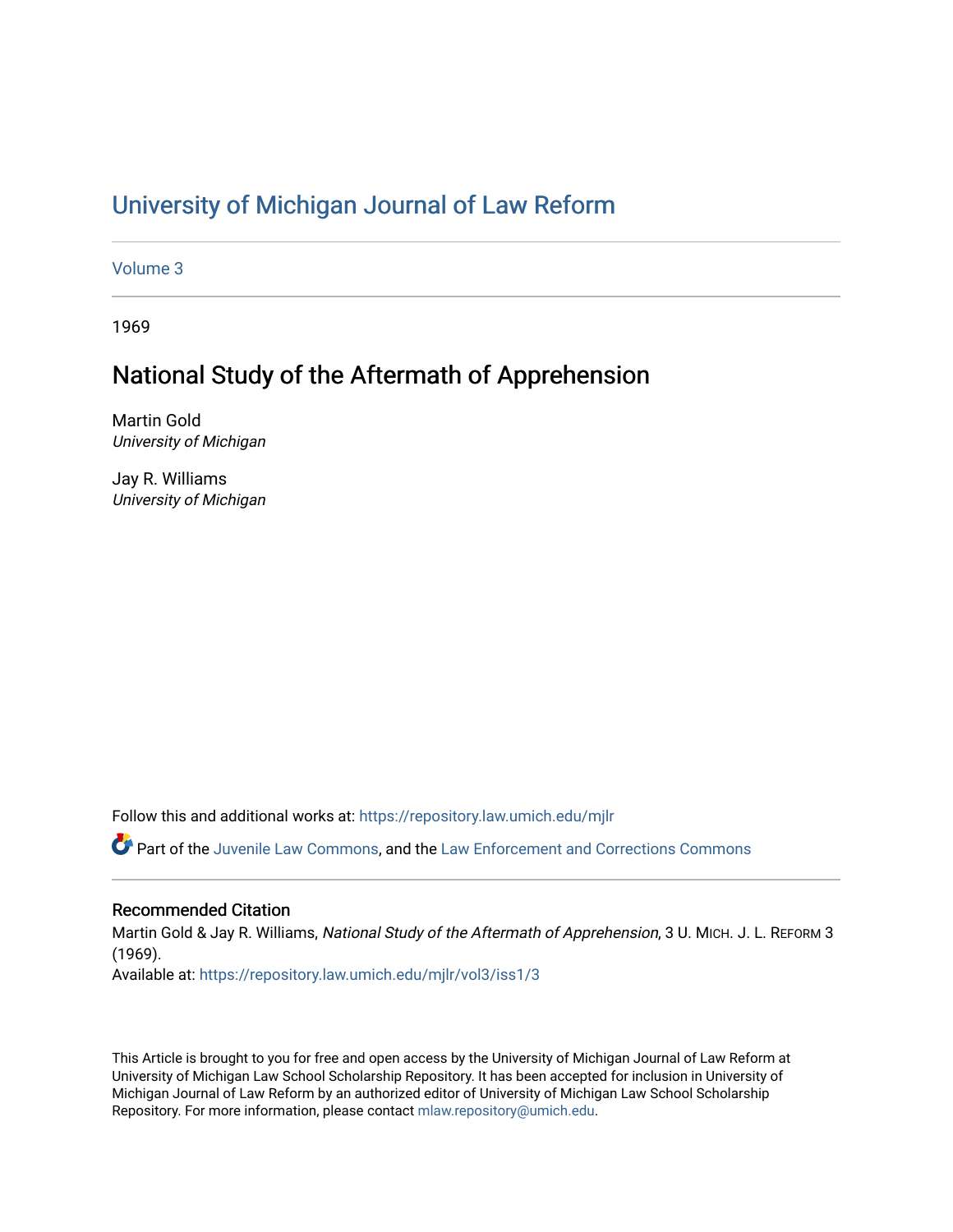## **NATIONAL STUDY OF THE AFTERMATH OF APPREHENSION'**

*Martin Gold\* and Jay R. Williams\*\**

#### **I.** Introduction

It appears, unfortunately, that what legal authorities now commonly do upon apprehending a juvenile for his delinquent behavior is worse than not apprehending him at all. Two independent studies demonstrate that apprehension itself encourages rather than deters further delinquency. Such a conclusion constitutes a serious indictment of current procedures. This article documents that conclusion and, together with the reactions to these data of men professionally concerned with the problem of delinquency, suggests what might be done about this problem.

#### **II.** The Philosophy and Practice of Juvenile Law

In theory, the police and the courts, when dealing with juvenile offenders, "are not looking outwardly at the act but, scrutinizing it as a symptom, are looking forward to what the child is to become."1 One accurate description of the entire legal approach to delinquency, in a discussion of the philosophy of the juvenile court, is that

> By using juvenile court procedures we have attempted to avoid applying the "stigma of crime" to the acts of children. In theory, the juvenile court does not determine the guilt or

**•\*** Study Director in the Research Center for Group Dynamics, Institute for Social Research of the University of Michigan. A.B., **1961,** Franklin and Marshall College; Ph.D., **1968,** Duke University.

t The study on which this article is based was supported **by** Grant MH 15837 from the

<sup>\*</sup> Program Director in the Research Center Group Dynamics, Institute for Social Research of the University of Michigan. A.B., 1953, Dartmouth College; Ph.D., 1961, University of Michigan. Assoc. Prof. of Psychology at the University of Michigan and author of **STATUS FORCES** & **DELINQUENT** Boys, **DELINQUENT BEHAVIOR IN AN AMERICAN CITY,** and co-author of **ADOLESCENT DEVELOPMENT** (with Elizabeth Douvan).

**<sup>1</sup>WHITE HOUSE CONFERENCE ON CHILD HEALTH AND PROTECTION, THE DELINQUENT CHILD** 257 (1932).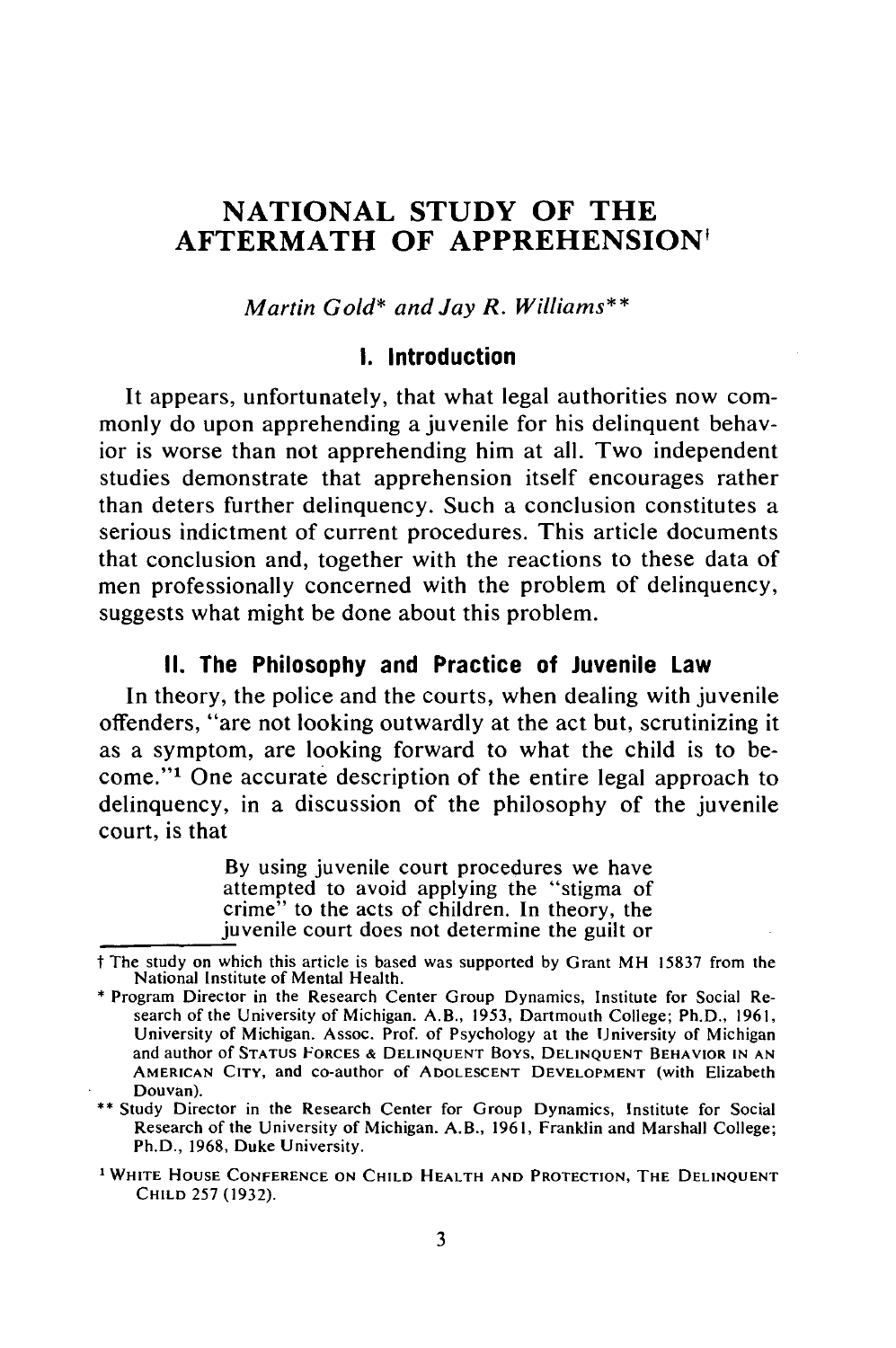innocence of a criminal; it merely acts in behalf of a child who is in need of help. The court's objective is treatment, not the meting out of penalties.<sup>2</sup>

The issue under consideration is the degree to which the authorities, upon apprehending a juvenile, begin a chain of events which makes constructive diagnostic use of the offense and which contributes positively to "what the child is to become." Certainly one significant measure of progress is the child's behavior subsequent to apprehension.

Evidence of the shortcomings of juvenile courts and reformatories is well-established. Too large a percentage of juveniles who appear before the juvenile courts subsequently return to the court or to a reformatory.3 Yet, most of them do not return, and however much one may be dissatisfied with the degree of success of rehabilitation, there might be some consolation in the fact that some good is accomplished; some delinquents are rehabilitated who otherwise would not have been. It is unsettling however to realize that the number of recidivists is not only larger than one would reasonably expect, but the number is also larger than if *nothing had been done-larger* than if no delinquents had been incarcerated, had appeared before the court, or indeed, *had been caught at all.* Such appears to be the case.

Documenting the effects of apprehension upon delinquent behavior is very difficult. Such an endeavor requires detailed knowledge of the subsequent delinquency not only of apprehended juveniles, but also of juveniles who have never been caught. Furthermore, in order to confidently attribute subsequent delinquent behavior to apprehension itself, it is necessary to control for several other variables which might affect later delinquency.

The data required to establish the effect of apprehension have only recently become available. Since the inferences to be drawn from these data are so disturbing, it is necessary to describe their collection and analysis in some detail.

<sup>2</sup> E. **SUTHERLAND & D.** CRESSEY, PRINCIPLES **OF** CRIMINOLOGY **8** (7th ed. 1966).

*<sup>3</sup> Id.,* at 468-70.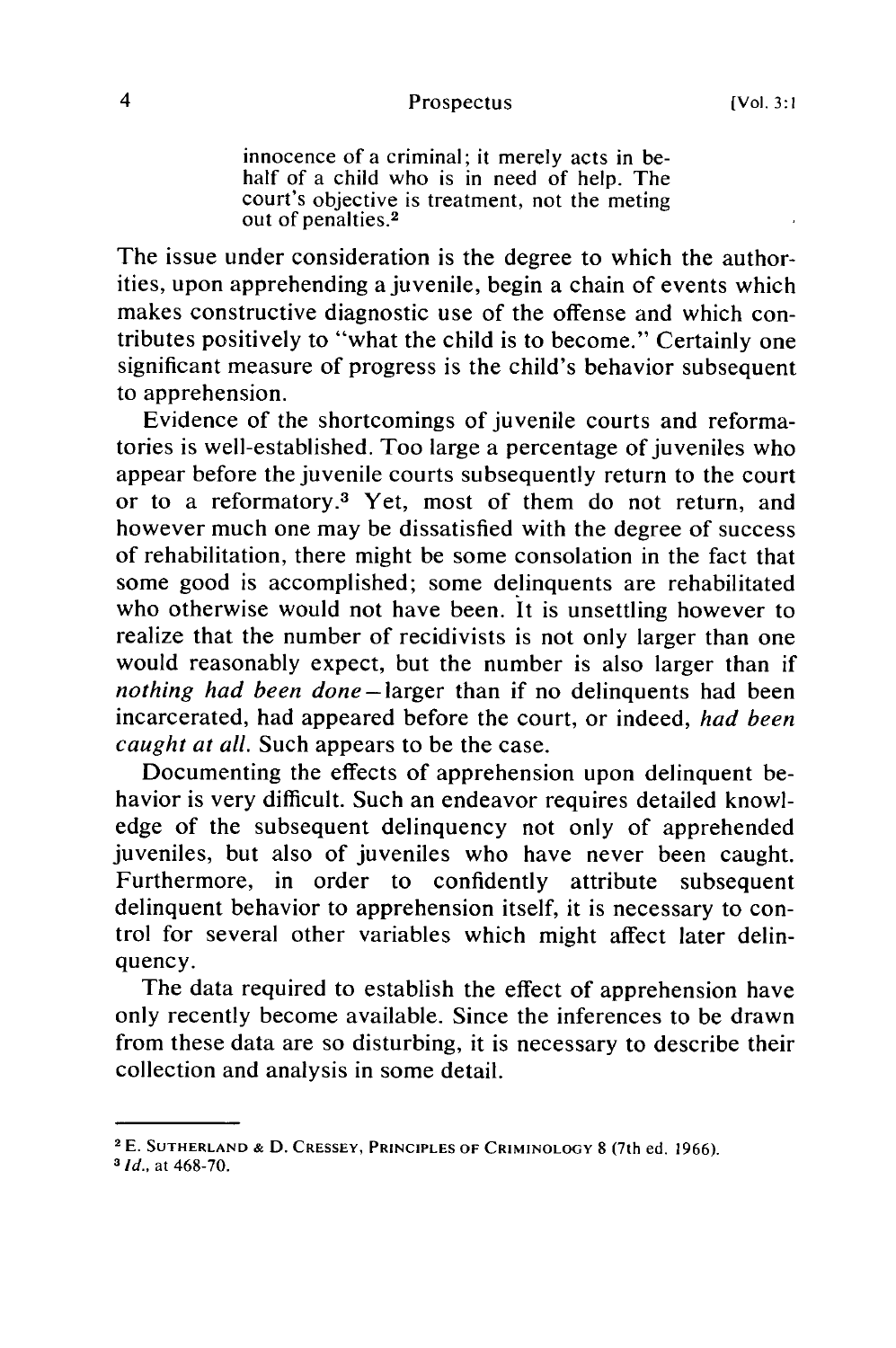### **III. The National Survey of Youth**

This study of apprehension was part of a larger study of adolescence in America. In the late spring and summer of 1967, the Institute for Social Research at the University of Michigan, under a grant from the National Institute of Mental Health, interviewed a representative sample of **13-** through 16-year old boys and girls in the contiguous forty-eight states. The sample was systematically selected so that it would be possible to generalize legitimately from the data on the 847 teen-agers who were interviewed to their age group as a whole.

Among other aspects of adolescent life, the study inquired about the delinquent behavior of each adolescent during the three years prior to the interview. Every effort was made to encourage the respondents to be frank about such behavior. They were assured of the anonymity and confidentiality of the interview protocols. All interviews were taken in strict privacy, outside of the respondents' homes and away from their families. Interviewers were carefully selected from among university upperclassmen and graduate students and were thoroughly trained. Young men interviewed the boys; young women, the girls.

These efforts to obtain valid records of delinquent behavior, *apprehended or not,* were fairly successful. The authors estimate that about seventy percent of the respondents were altogether truthful in their reports, about fifteen percent hedged somewhat about their offenses and another fifteen percent, for the most part, concealed their transgressions. 4 Most important for this particular study, there is no indication that the more delinquent adolescents concealed their offenses any more than did their less delinquent peers; that is, although some respondents concealed their offenses, comparisons may safely be made between adolescents who differ in the degree of their delinquency.

Interviewers probed for the details of the respondents' delinquent behaviors, recording such information as the nature of

<sup>4</sup> For a discussion of how these estimates of the validity of the self-reported delinquency were made, see Gold, Undetected Delinquent Behavior, 3 J. OF RESEARCH **ON.** CRIME **& DELINQUENCY** 27-46 (1966).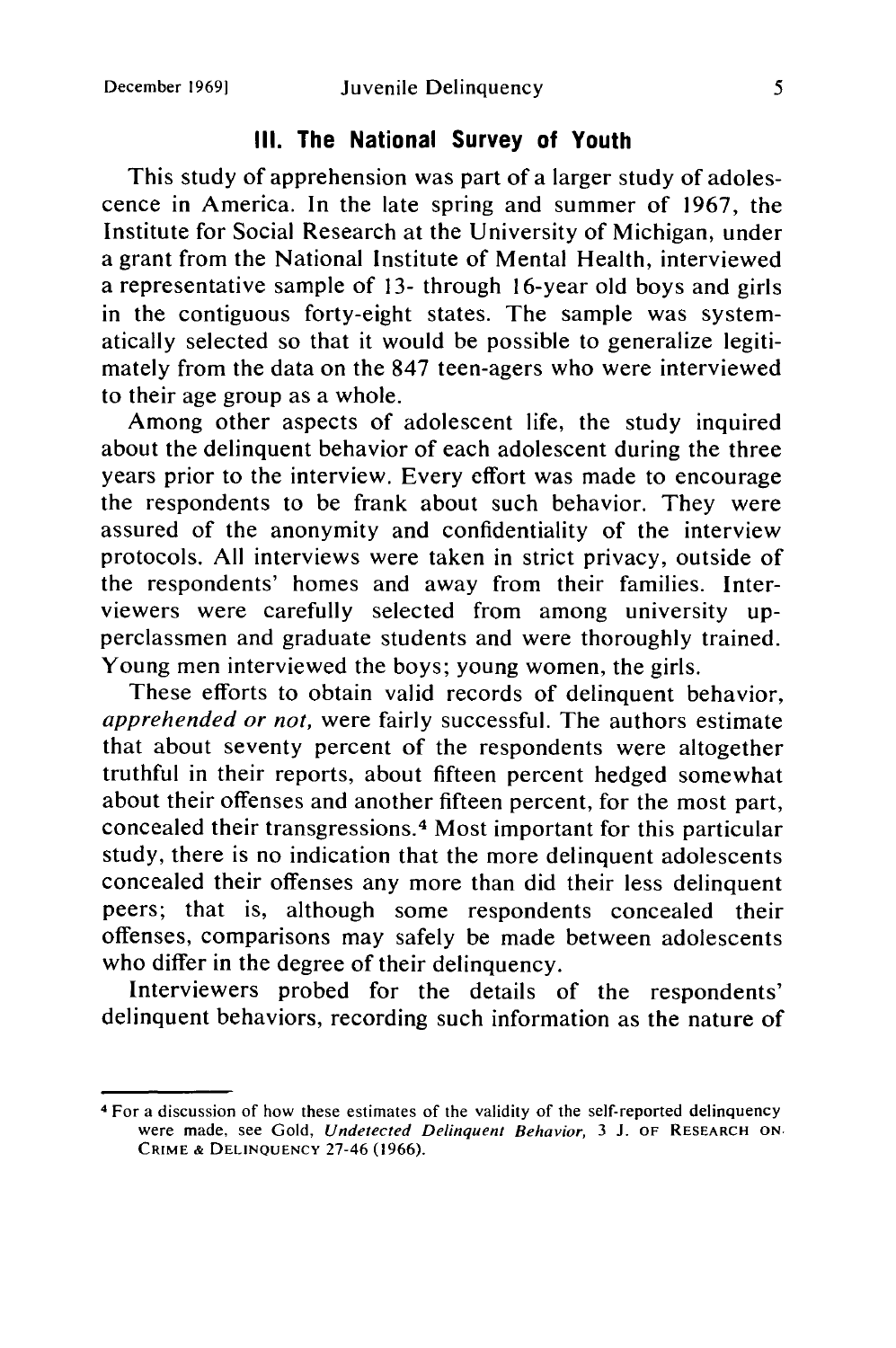each offense,<sup>5</sup> when it was committed, whether it resulted in apprehension, and, if apprehended, what was the ultimate disposition of the case. In the event that an adolescent had committed more than three offenses of any one type, such as theft, property destruction, truancy, assault, or drug use, in the previous three years, only details of the three most recent offenses were documented.

### **IV. Investigating the Effects of Apprehension**

A study of the effects of apprehension clearly required that the apprehended teenagers among the 847 respondents be identified. Furthermore, to allow for the possibility that some offenses were committed after apprehension, only those apprehended teenagers who confessed to at least four offenses were studied. It was not known at the point of initial selection how many of their offenses were committed before and how many after their apprehension. Following the identification of such offenders, their age, sex, race, the month and year of their first apprehension, and the number of offenses they had committed prior to being caught were noted.

The next step was to identify a control group of unapprehended offenders. The authors attempted to match each apprehended offender with an unapprehended offender of the same sex and race who was within six months of the apprehended offender's age, who had committed a delinquent act within six months of the offense at which his apprehended match had been caught, and who had committed about the same number of offenses prior to that act.

This set of criteria for matching was intended to rule out other important differences between the apprehended respondents and their controls so that the effect of apprehension itself might be observed. For example, it was known from some of our other data that older juveniles are more delinquent than younger ones; hence the criterion of age. Also, since a history of delinquent behavior during one time period is predictive of delinquency at a later time, the matching criterion of number of prior offenses was

**<sup>5</sup>** For example, if something was stolen-what was it? how was it taken? what was done with it?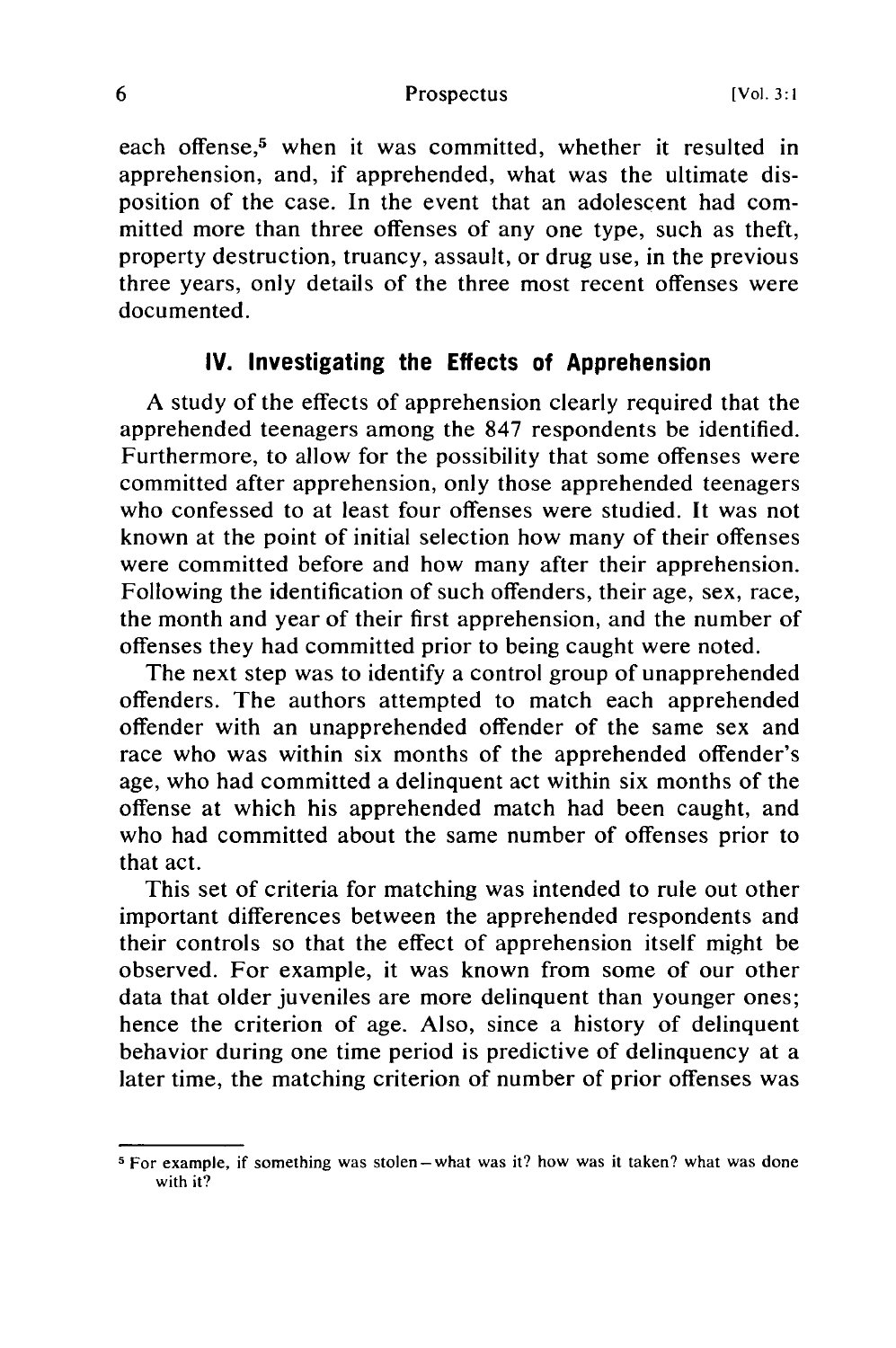established to equalize the degree of delinquency up to the time of the key offense.

It is almost inevitable that, with as many as seven criteria for matching, matched controls would not be found for all of the apprehended respondents in our sample. Initial identification yielded seventy-four apprehended respondents out of the 847 respondents in the sample. Acceptable matches for thirty-five of them were found. The delinquent history of a matched pair is presented below for the purpose of illustration.

Respondent 306 is a white male who was thirteen years, ten months old when he was interviewed in May, 1967. On a Saturday night during the previous October, he and four friends climbed through an open window in the Elks Club building in their California community. Apparently someone saw them enter, because two police officers surprised them in the building shortly thereafter. The officers took the boys to the local police headquarters, fingerprinted them, and called their parents to take them home.

In the two and one-half years prior to this first apprehension, the boy told his interviewer that he had committed three other chargeable offenses which had not been detected. He had twice deliberately hunted on posted land and once had taken a jeep for a joyride.

His matched control, Respondent 554, is a white male from Michigan who was thirteen years, eight months at the time he was interviewed. On a Saturday afternoon of the previous June, he and some companions entered an empty school building through an unlocked door, played about in the halls and the gymnasium for awhile, then left undetected. Prior to that time, he admitted ganging up on and beating another adolescent, beating another boy by himself, and, in a fit of anger, destroying some art prints that belonged to his father. He reported no contact with police for these acts or for any other behavior.

The experience of being caught by the police, taken to the police station, fingerprinted, warned by the police, and "grounded" by his parents apparently did not deter Respondent 306 from further delinquencies. A few weeks later, he and three friends broke a fence on property near their homes. Some weeks after that, he went for a twenty-minute joyride on a motorcycle.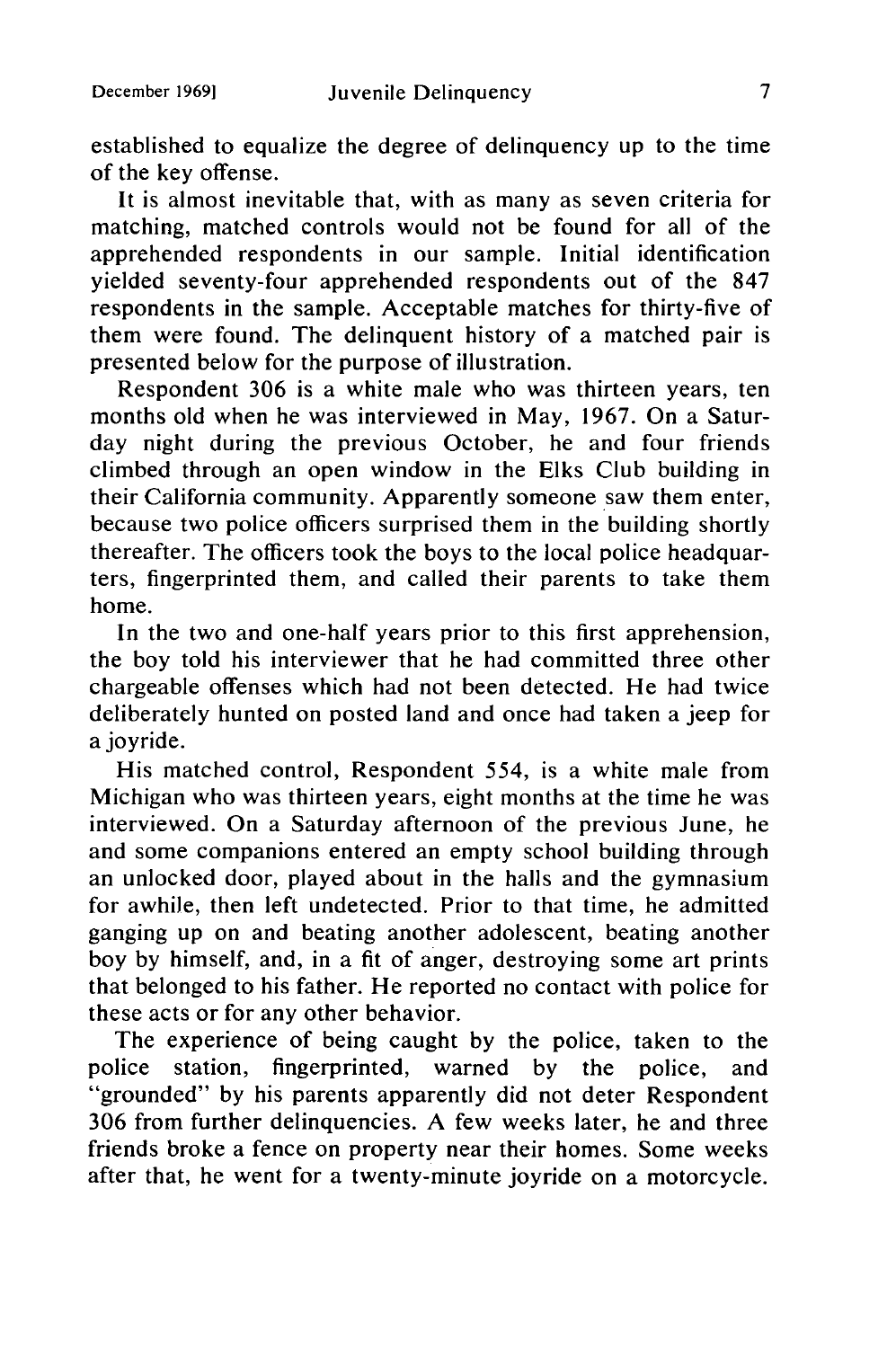Between January and May prior to the interview, he and some friends drank beer at a girlfriend's house when her parents were out; he shoplifted fruit from a local supermarket; he destroyed an ornamental lamppost in front of a downtown office. He was apprehended by the police again for destroying the lamppost.

Meanwhile, the matched control, who had not been apprehended for entering a school building, committed only one offense between that time and his interview. He began carrying a large knife on his person "just to have it when I go out." It is quite possible that this boy, with his history of aggression and of destructive anger, is potentially more dangerous to the community with his knife than is his apprehended match. It is clear, however, that the apprehended match's level of delinquent activity was higher in the months after his apprehension than was the delinquent activity of the unapprehended match after his undetected offense.

The data on all thirty-five matched pairs selected for this study indicate that the pattern of the illustrative pair is the common one. In twenty of the thirty-five comparisons, the apprehended member of the pair subsequently committed more offenses than his unapprehended control. In ten of the thirty-five, the unapprehended control committed more offenses. Five pairs committed an equal number. Table I summarizes the data for the thirty-five matched pairs.

The frequency of delinquent acts occurring after the date of apprehension for the caught teenager and the corresponding date for the matched unapprehended youngster is represented by paired solid and striped vertical bars. The solid bars represent apprehended youngsters and the striped bars, unapprehended youngsters.

While the data are not presented in the table, the number of offenses prior to the key offense are matched closely for the apprehended and unapprehended groups. The average number of offenses prior to apprehension for all the apprehended offenders is 6.6 offenses. The average number of prior offenses among unapprehended offenders, the control group, is 6.8 offenses.

Statistical analysis demonstrates that the more frequent subsequent delinquent behavior of the apprehended respondents as compared to their unapprehended matches is so large that it could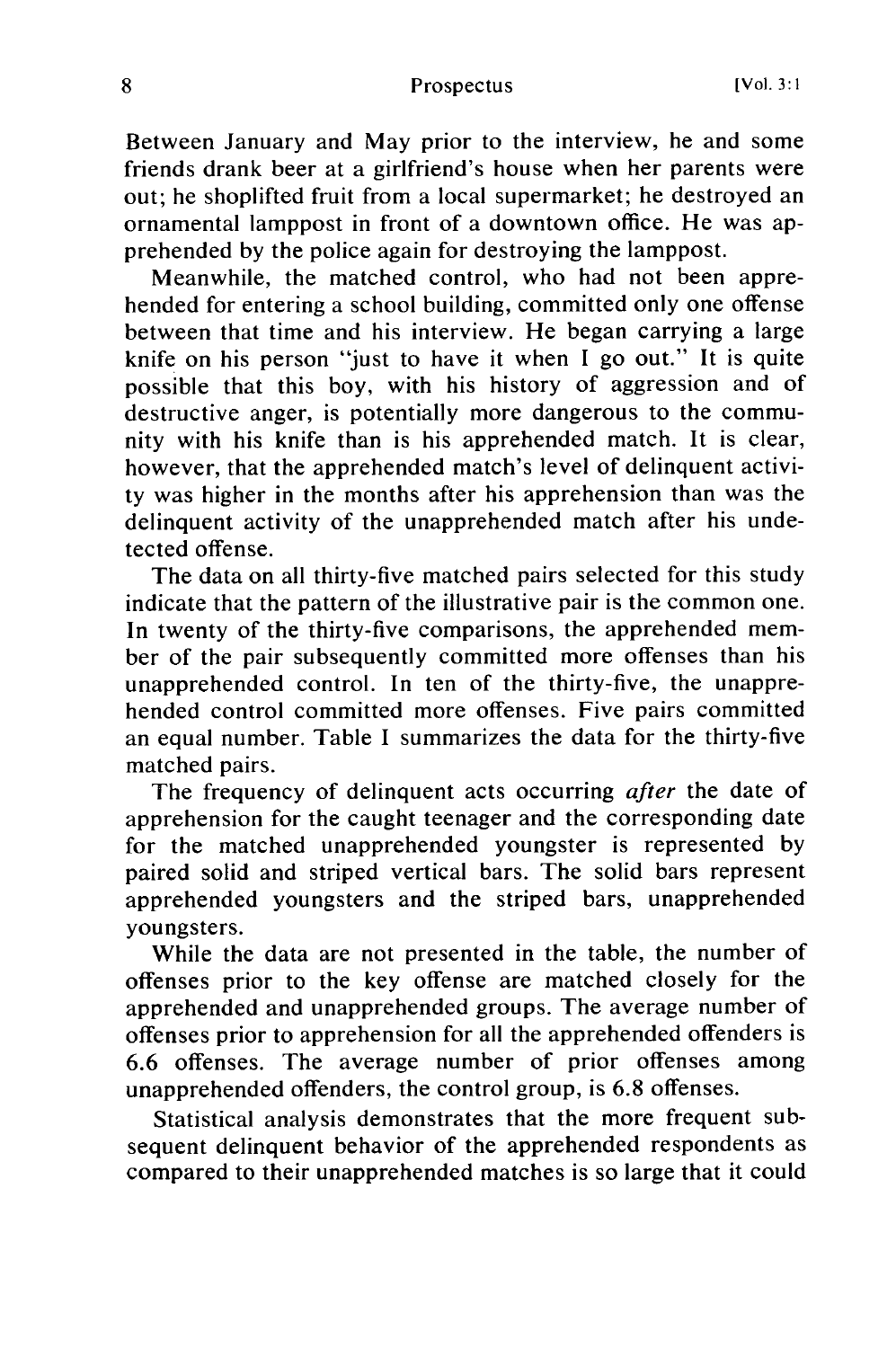

*aj W* TABLE<sub>1</sub> D.  $\sigma$ 

 $\overline{\mathbf{c}}$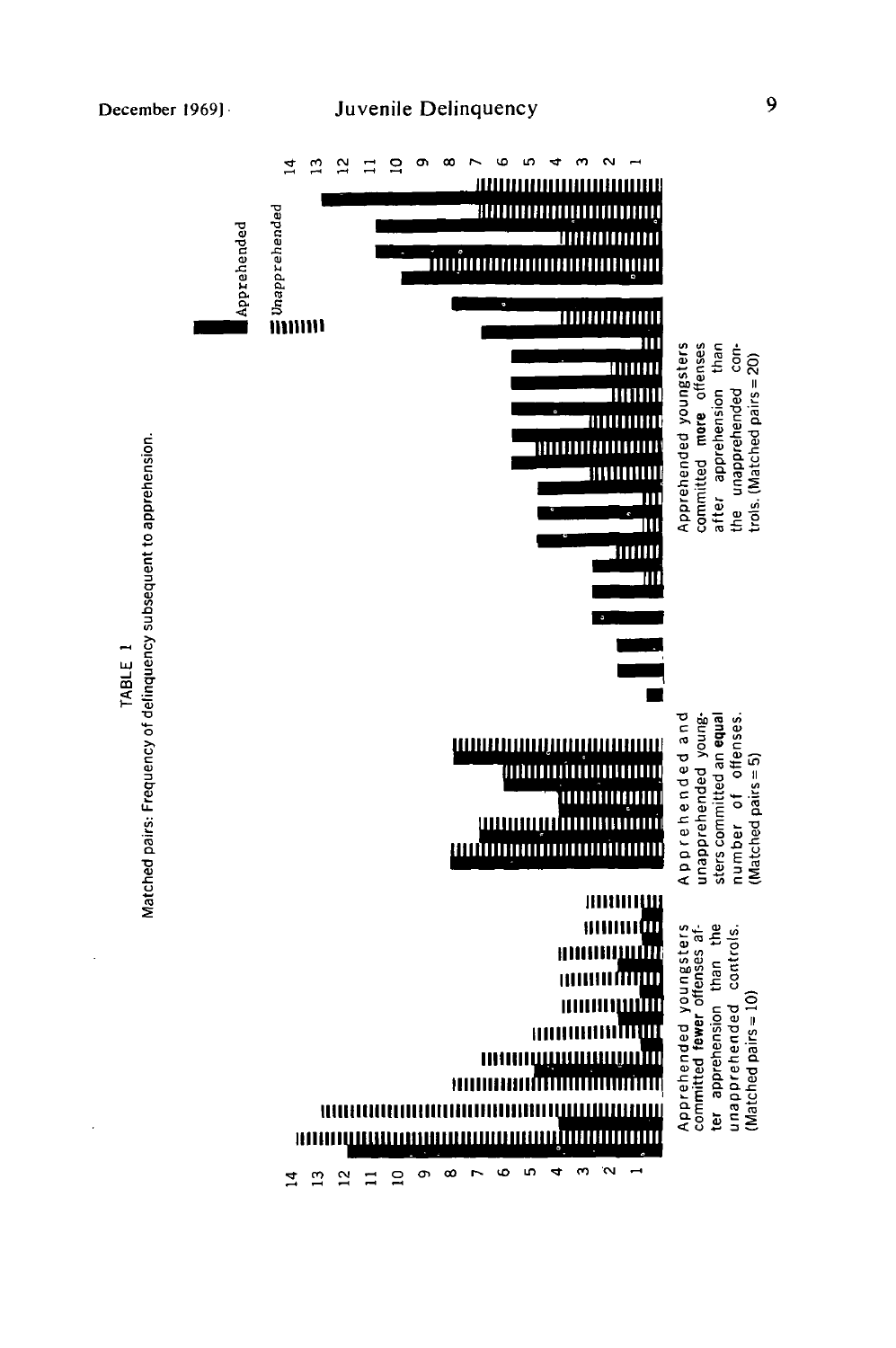have occurred by chance only once in ten times.<sup>6</sup> Confidence in the reliability of this finding is increased by the knowledge that this is the second set of data to produce such findings. An earlier and identical study of the effects of apprehension was conducted as part of a pilot project on adolescence and delinquency in Flint, Michigan. There too, the apprehended juveniles committed markedly more offenses than their unapprehended controls.<sup>7</sup> It is unlikely that two separate studies would both yield statistically significant similarities in continuing delinquent behavior between apprehended and unapprehended juveniles merely by chance. The authors believe that these data indicate that apprehension itself contributes to further delinquency.

#### **V. A Few Considerations**

Before one might explain, with any confidence, *why* apprehension has the negative effect it apparently has, much more research is necessary, specifically on the nature of a juvenile's experiences and feelings surrounding his apprehension. At this point, one can only speculate on the basis of limited data.

The dispositions of apprehended offenses so far have not provided any clues. It appears that the authorities' official actions do not make any difference. Fifty-nine percent of the cases of apprehended juveniles are disposed of by the police themselves without involving the courts. The great majority of police dispositions are simply warnings followed by release to parents, although informal probation imposed by the police and referral to other community agencies which serve youth are occasionally utilized.

A small proportion (five percent) of the apprehended juveniles in the sample were simply warned and released by the juvenile court. Approximately twenty-four percent were placed on probation, while four percent were incarcerated. A variety of dispositions not easily catagorized account for the remaining eight percent.

An observer from the "get tough" school might contend that too many of these young offenders were "coddled." Approxi-

<sup>6</sup> The statistical test applied was the Wilcoxon Signed-Ranks Test. See S. **SIEGEL, NON-**PARAMETRIC STATISTICS **75-83 (1956).**

*<sup>7</sup>*See M. **GOLD, DELINQUENT** BEHAVIOR **IN AN AMERICAN** CITY **(1969).**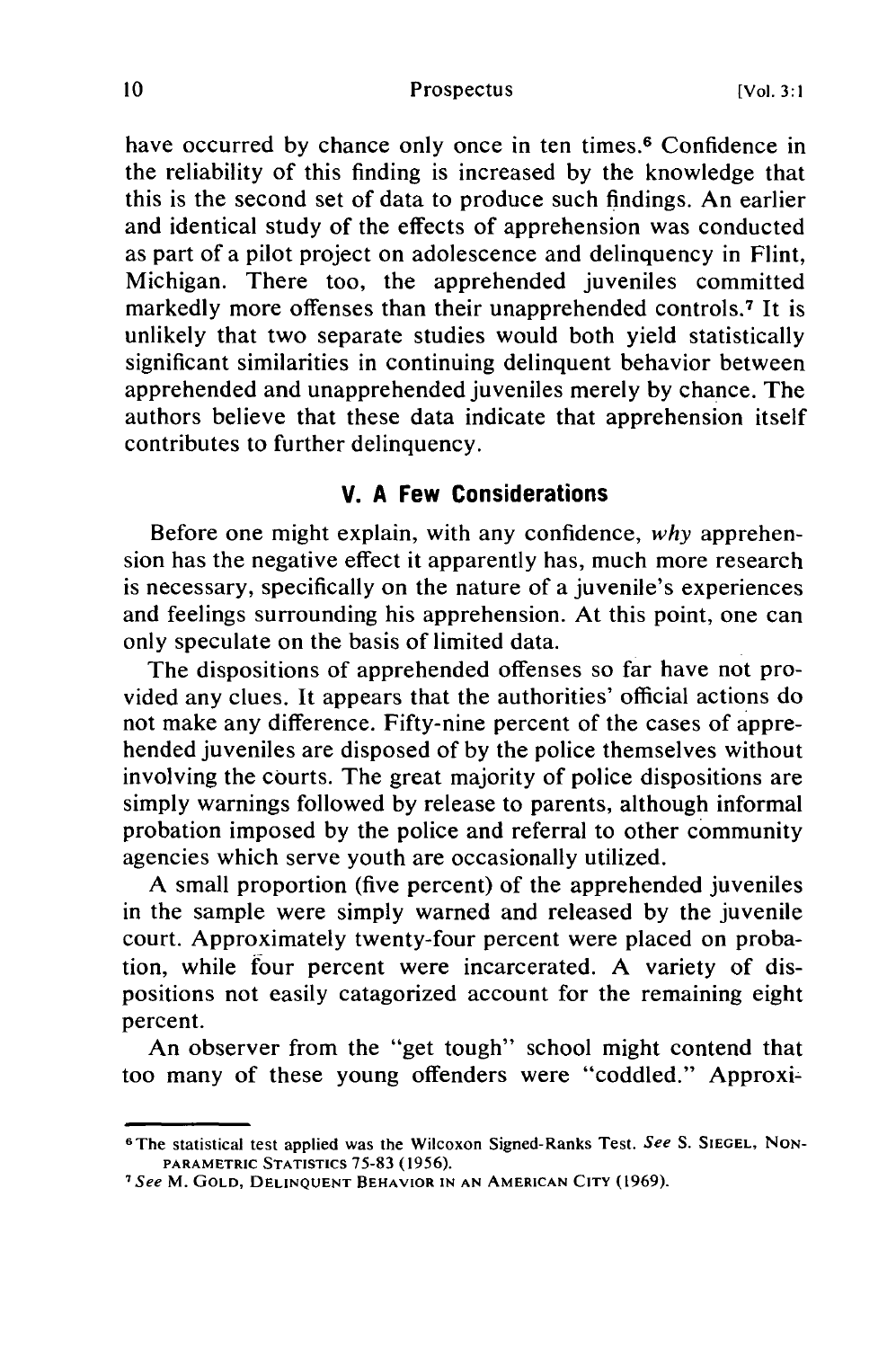mately sixty-three percent of apprehended delinquents are merely warned and released. However, if lenient treatment is at fault, then what of those offenders who go undetected? In a sense, they are the most "coddled" of all the young offenders, yet they are subsequently less delinquent than offenders who are caught.

One might argue that the authorities should act sternly once they have an offender in hand. Any disposition less than a referral to juvenile court, for example, may suggest a level of tolerance which encourages further delinquency. But if this were so, then those apprehended youngsters whom police referred to court would subsequently be less delinquent than those whom police warned and released. On this point, the numbers of cases are too small to permit systematic analysis. Our data on inspection, however, reveal no differences in subsequent delinquent activity between those referred to court and those only warned and released by police.

It would be easy, but unfortunate, to conclude from these data that authorities should stop apprehending juvenile offenders. According to the findings of this study, such a policy is likely to effect a reduction in their delinquency. Since apprehended juveniles are among the most delinquent teenagers,8 measures to reduce their delinquency will make a significant contribution to amelioriating the entire problem.

Lest some individuals fear that non-apprehension of juvenile offenders will encourage delinquency among less-delinquent or non-delinquent teenagers by eliminating the deterrent effect of being caught and punished, it should be pointed out that there is no evidence substantiating such a deterrent effect.

Ceasing to apprehend offenders, however, is not a constructive approach to the problem of juvenile delinquency. The authors believe that the philosophy of juvenile law is essentially good: delinquent behavior should be viewed diagnostically. It may be a signal that a juvenile needs help of some kind. Of course, the young offender must be caught if he is to receive help unless those juveniles who need rehabilitation can be otherwise identi-

**S** Getting caught seems to be mostly a matter of chance. So the more delinquent a youngster is, the more likely he is to be apprehended. Simple frequency of delinquent behavior is the best predictor to getting caught that we have found so far. For a discussion of these data, see Gold, *Id.*